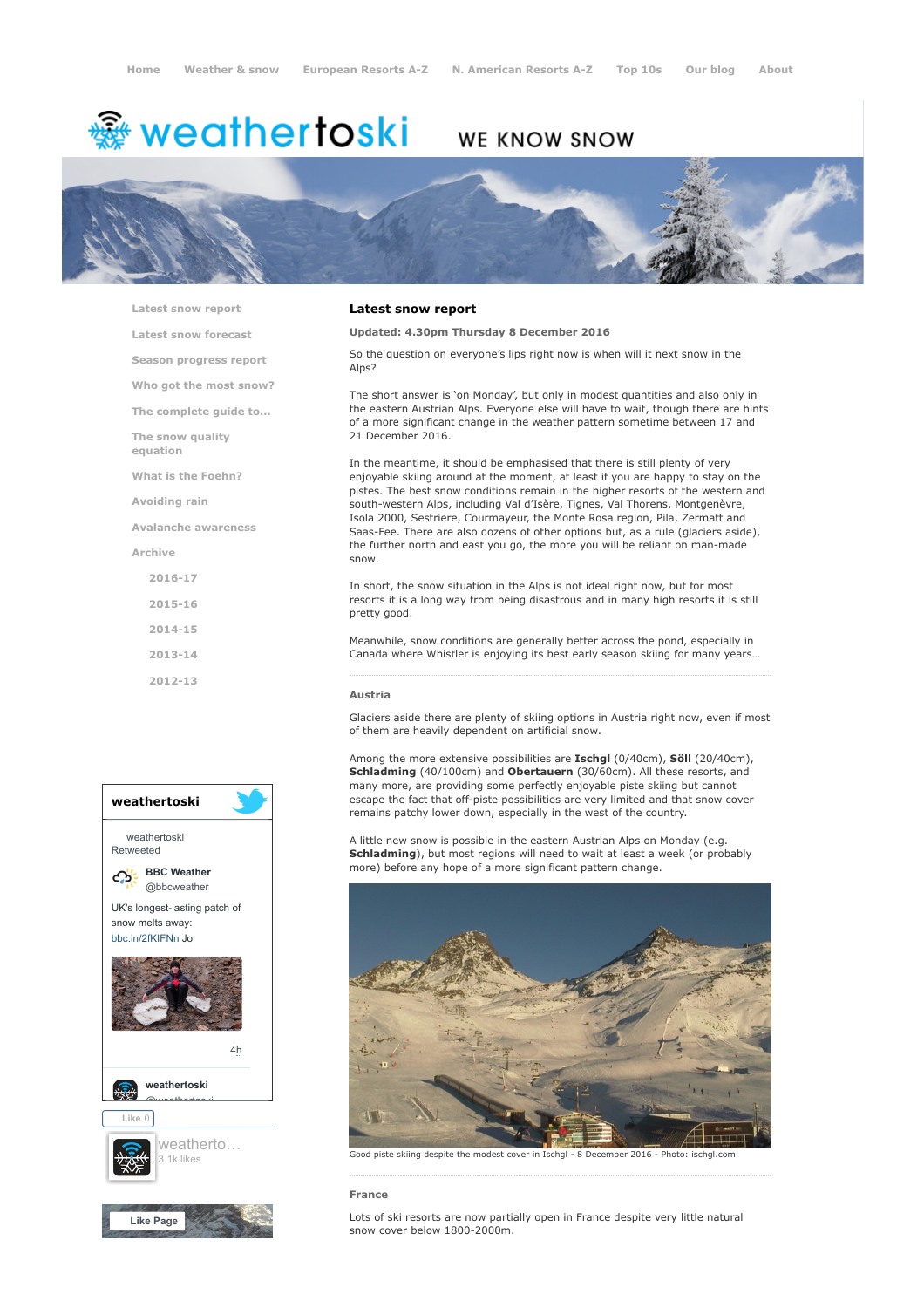Follow me on: **Fujible** 

Tweet this page

[Tweet](https://twitter.com/intent/tweet?original_referer=https%3A%2F%2Fwww.weathertoski.co.uk%2Fweather-snow%2Farchive%2Fsnow-report-08-12-2016%2F&ref_src=twsrc%5Etfw&text=Weather%20to%20ski%20-%20Snow%20report%20-%208%20December%202016&tw_p=tweetbutton&url=https%3A%2F%2Fwww.weathertoski.co.uk%2Fweather-snow%2Farchive%2Fsnow-report-08-12-2016%2F)





# Contact us...

Got a burning question about weather or snow conditions in the Alps? [Contact us](https://www.weathertoski.co.uk/about-1/contact-us/) and we'll do our best to answer it...

### E: [info@weathertoski.co.uk](mailto:fraser@weathertoski.co.uk)

T: +44 (0)20 3151 3154

The best snow conditions are in the high resorts close to the Italian border, such as Val d'Isère (5/140cm) and Montgenèvre (70/180cm). Val Thorens (60/135cm) and Les 2 Alpes (0/120cm) are two other good options right now though off-piste opportunities remain extremely limited.

Resorts where most of the skiing is below 2000m, such as Morzine and Megève, are showing far too much greenery, however, and need a lot more snow before they can start thinking about a successful start to the season.



Montgenèvre has some of the best natural snow cover in the Alps right now - 8 December 2016 -Photo: montgenevre.com

### Italy

Natural snow cover remains best at altitude in the western Italian Alps, including resorts such as Cervinia (35/160cm), Sestriere (40/120cm), Pila (20/200cm) and the Monte Rosa region (0/220cm), though even here snow is patchy below 1800m or so.

Elsewhere, there is plenty of good piste skiing to be had though, generally speaking, the further east you head the more important snow-making becomes. The Super Dolomiti area (Cortina, Selva, Alta Badia etc.) has an astonishing 622km of pistes open today thanks largely to man-made snow.

No new snow is forecast in Italy for at least a week, possibly even longer.



Excellent snow cover at altitude in Sestriere - 8 December 2016 - Photo: vialattea.it

#### Switzerland

Snow cover in Switzerland remains very patchy low down which means that the best skiing right now is in resorts with lots of terrain above 2200m, such as Zermatt (0/105cm) and Saas-Fee (10/135cm).

There are plenty of other options open, mostly thanks to artificial help, but there is very little off-piste to speak of and lots more snow is needed to ease any nerves before the Christmas rush.

If you are happy to stay on the pistes, other decent possibilities right now include St Moritz, Davos/Klosters and Samnaun (which links to Ischgl in Austria).

The forecast offers some hope of a pattern change somewhere between 17 and 21 December, but it is too early to be celebrating just yet.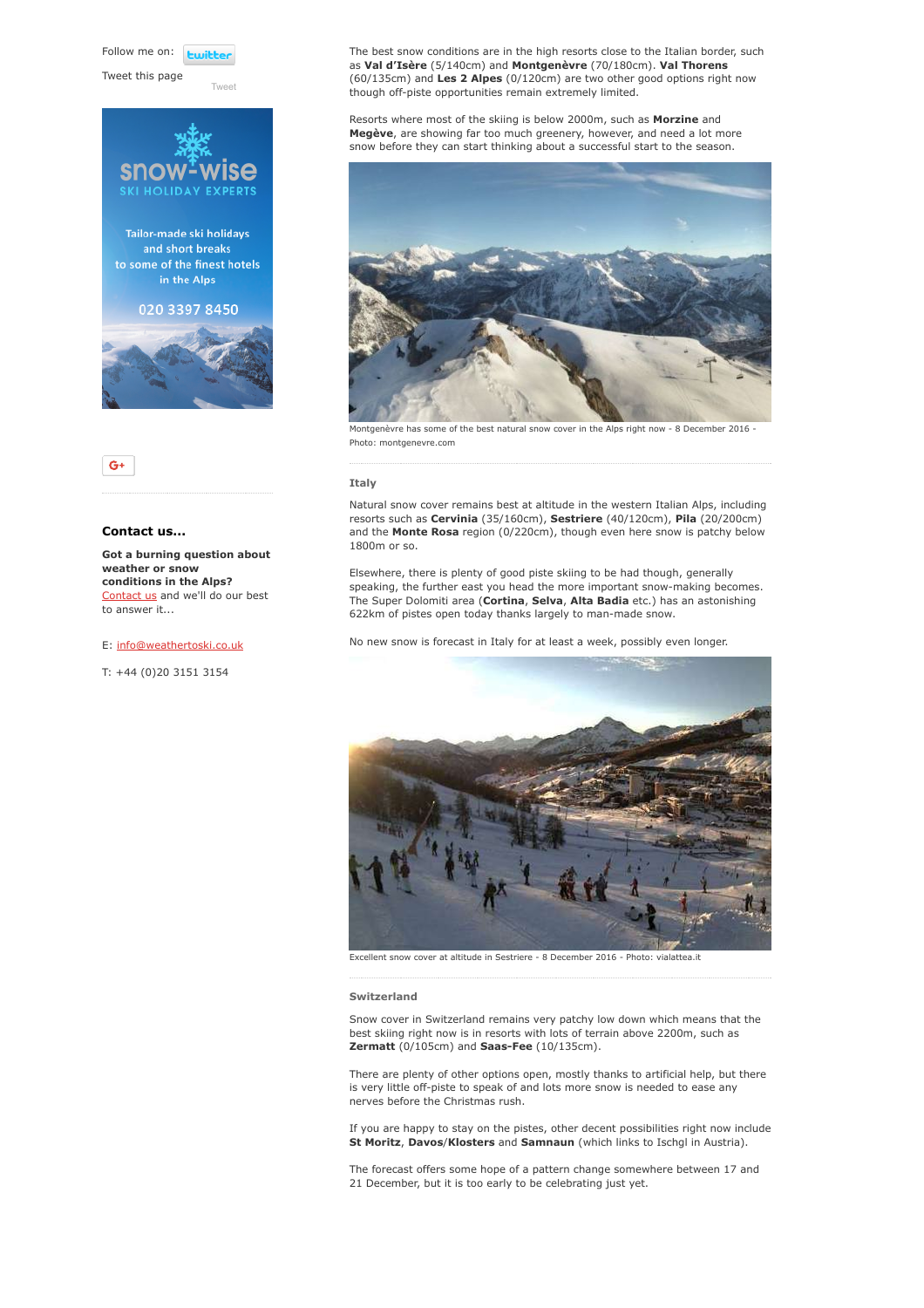

More snow would be welcome in Wengen - 8 December 2016 - Photo: wengen.ch

#### Rest of Europe

All Andorran ski resorts are now up and running on a mix of natural and artificial snow. The greatest extent of skiing can be found in the Grandvalira area (Soldeu, Pas de La Casa) where settled snow depths are around 50cm up top. Several other Pyrenean resorts are also open, including France's Cauterets (15/45cm), but more snow would be welcome.

Elsewhere in Europe, the greatest concentration of skiing opportunities is to be found in Scandinavia. Sweden's *Are* (48cm upper base) is in reasonable condition following 10cm of new snow on Monday. Good piste skiing can also be found in Norway, where Geilo has around 80cm packed down on its upper slopes.



More snow is needed at lower altitude in the Pyrenees, as can be seen in this shot of Peyrague December 2016 - Photo: peyragudes.com

#### USA

Many western US resorts have had a top-up of new snow in the last few days and are skiing pretty well for early December. Jackson Hole (Wyoming) has 67/120cm of snow settled snow depending on altitude, while Aspen (Colorado) has 74cm mid-mountain.

For the deepest freshest powder you need to head to the Pacific north-west, where it's just starting to snow again in Mt Baker and the upper base is a very impressive 256cm deep.



Good early skiing in Keystone, Colorado - 8 December 2016 – Photo: keystoneresort.com

#### Canada

Early season snow conditions remain excellent in Whistler (155cm upper base) thanks to cold temperatures – even if there hasn't been a huge amount of new